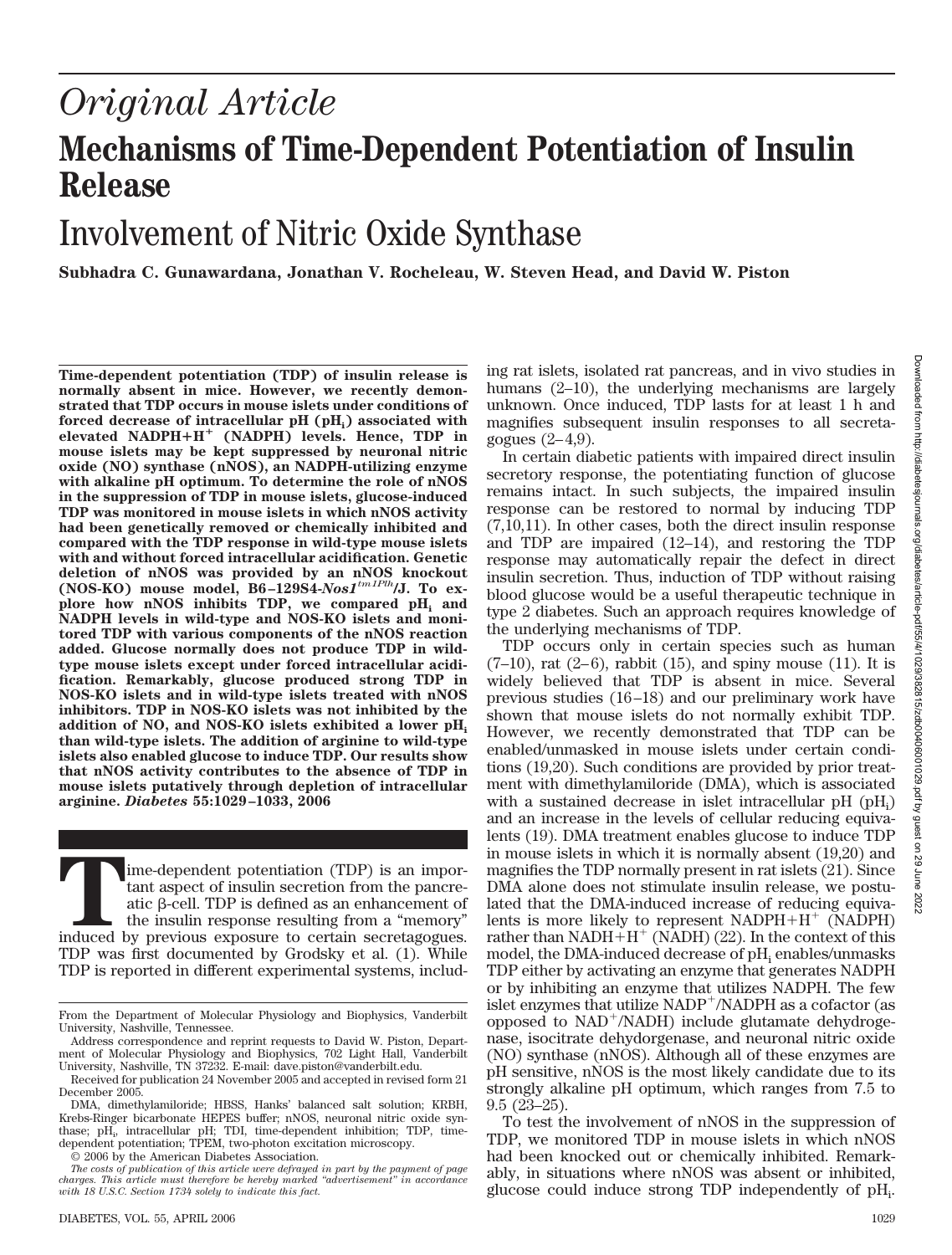This implicates nNOS activity as a major factor responsible for the absence of TDP in mouse islets. We also found that NOS-KO islets maintain a lower  $pH_i$  than wild-type islets and that the addition of NO does not inhibit the TDP normally present in NOS-KO islets. Furthermore, addition of arginine, the substrate of nNOS, enabled glucose to induce TDP in wild-type mouse islets.

Thus, this study demonstrates that nNOS activity plays a major role in keeping TDP inhibited in normal mouse islets. The major mechanism behind this inhibition is likely the depletion of arginine by nNOS, while altering islet  $pH_i$ may also play a role.

#### **RESEARCH DESIGN AND METHODS**

nNOS knockout (NOS-KO) mice were strain B6 –129S4-*Nos1tm1Plh*/J (The Jackson Laboratories, Bar Harbor, ME) (26). C57BL6 mice (Harlan Laboratories, Indianapolis, IN) were used as wild-type controls. All mice used were males aged 6 –10 weeks. The animals were cared for according to the guidelines of the Vanderbilt Institutional Animal Care and Use Committee.

**Media.** Islets were isolated in Hanks' balanced salt solution (HBSS), and Krebs-Ringer bicarbonate HEPES buffer (KRBH) was used for the static incubations for insulin secretion measurements. The components of KRBH are as follows: 128.8 mmol/l NaCl, 4.8 mmol/l KCl, 1.2 mmol/l  $KH_{2}PO_{4}$ , 1.2 mmol/l $\mathrm{MgSO}_4, 2.5$ mmol/l $\mathrm{CaCl}_2,$ 5 mmol/l $\mathrm{NaHCO}_3^{-},$  10 mmol/l HEPES, and 0.1% BSA. The medium pH was maintained at 7.4. Basal KRBH used for preincubation and nonstimulated controls contained 2.8 mmol/l glucose, while the stimulating media contained 16.7 mmol/l glucose. In the  $pH_i$  alteration experiments, 40  $\mu$ mol/l DMA was added to the medium to produce intracellular acidification. One of two chemical inhibitors of NO synthase, i.e., L-NAME (L-*N*G-nitro-L-arginine methyl ester) or L-NMMA (*N*G-monomethyl-Larginine), was added to KRBH where indicated. In the experiments with added NO, SNAP (*S*-nitroso-*N*-acetylpenicillamine), a short-term NO donor, or DETA-NO (diethylenetriamineNONOate), a longer-lasting NO donor, was added where indicated. In preparation for imaging experiments for pH<sub>i</sub> and NADPH measurements, islets were cultured in RPMI-1640 culture medium supplemented with 10% heat-inactivated fetal bovine serum, 100 units/ml penicillin, 0.1 g/l streptomycin, and 11 mmol/l glucose.

**Isolation of islets.** A modified version of the collagenase digestion method described by Lacy and Kostianovsky (27) was used. Mice were anesthetized by injection of ketamine/xylazine (80/20 mg/kg i.p.). Pancreata were removed, placed in ice-cold HBSS, and minced with scissors. Collagenase (3 mg/ml) was added and the mixture shaken in a 37°C water bath until the tissue was adequately digested. The mixture was then centrifuged, supernatant removed, and the pellet resuspended in HBSS. Centrifugation and resuspension were repeated several times to remove exocrine tissue. The final pellet was resuspended either in basal KRBH medium for secretion measurements or in RPMI-1640 medium for islet culture. Islets were handpicked under a stereo microscope.

**Secretion measurements.** All incubations were done with freshly isolated islets in a 37°C water bath. Groups of islets were exposed to four different incubation periods, i.e., preincubation, first exposure to high glucose (priming or memory-inducing period), rest in basal glucose, and final stimulation with high glucose (memory-manifesting period). Fresh islets were first preincubated for 40 min in basal KRBH containing 2.8 mmol/l glucose. Islets were then divided into groups and exposed to different conditions for 40 min, as indicated in the RESULTS section, for possible induction of TDP. Control groups were maintained in basal glucose. Subsequently, all groups were washed and rested in basal KRBH for 20 min and then stimulated with 16.7 mmol/l glucose for 40 min. At the end of this final stimulation period, samples were collected for insulin measurement by radioimmunoassay (performed by the Diabetes Research and Training Center Hormone Core Resource facility at Vanderbilt University). Islet insulin content was measured after freezing islets overnight in 1% Triton-X. Insulin secretion is expressed as fractional release, i.e., the percentage of total insulin content released over the period of stimulation. The corresponding absolute values of insulin secreted into the medium (in nanograms per milliliter) under each experimental condition are listed at the end of each figure legend. The number of times each experiment was repeated with islets from different mice is shown as *n*.

**Culture of islets.** For imaging experiments, islets were cultured using methods developed in our lab, as previously described (19,20). Culture dishes (35 mm) with glass-bottomed wells (Mat-Tek) were used. The dishes were preprepared by coating the wells with human extracellular matrix (BD Biosciences). Freshly isolated islets were carefully placed in each well, covered with RPMI-1640 medium containing 11 mmol/l glucose, and cultured at  $37^{\circ}$ C in  $95\%$  air and  $5\%$  CO<sub>2</sub>. Under these conditions, the cells in the islet spread out over the glass surface within 14 days, greatly reducing the islet thickness and making them particularly suitable for imaging with confocal microscopy.

 $pH_i$  **measurements.** As described in detail previously  $(19,20)$ ,  $pH_i$  in cultured islets was monitored by confocal microscopy using SNARF5 (carboxyseminaphthorhodofluor-5F-AM), a pH-sensitive fluorescent indicator with single excitation and dual emission (28). Before imaging, cultured islets were maintained in RPMI-1640 medium containing 5 mmol/l glucose for at least  $48$  h. Loading was done in basal KRBH, and islet  $\rm pH_{i}$  was measured in KRBH containing basal (2.8 mmol/l) or high (16.7 mmol/l) glucose. The number of islets imaged for each condition is denoted by *n*.

**Imaging of NADPH.** NADPH autofluorescence was measured in cultured islets using two-photon excitation microscopy (TPEM) combined with techniques developed in our lab, as described previously (19,29). Before imaging, cultured islets were maintained in RPMI-1640 medium containing 5 mmol/l glucose for at least 48 h. Imaging was done in KRBH medium. Wild-type and NOS-KO islets were imaged in basal (2.8 mmol/l) and high (16.7 mmol/l) glucose, and NADPH autofluorescence for each condition is expressed as a percentage of wild-type control in basal glucose. The number of islets imaged for each condition is denoted by *n*.

**Statistical analysis.** Values are expressed as mean  $\pm$  SE. Groups were compared using paired Student's *t* test, and *P* values are indicated in the figures.

## **RESULTS**

To determine whether nNOS activity is responsible for the lack of TDP in mouse islets, we monitored glucosestimulated insulin secretion in islets previously primed by high glucose 20 min earlier. These experiments were performed in wild-type islets in the presence/absence of nNOS inhibitors during the priming period and in islets from NOS-KO mice. In wild-type mouse islets, which normally do not exhibit TDP, glucose can induce TDP provided there is forced decrease of  $pH_i$  during the priming period (19) (Fig. 1*A*). Remarkably, glucose exhibited strong TDP in NOS-KO islets even in the absence of DMA-induced intracellular acidification (Fig. 1*A*). The presence of DMA did not influence the magnitude of TDP. Glucose-induced TDP was also observed in wild-type islets previously treated with chemical inhibitors of nNOS (Fig. 1*B*). These results implicate nNOS as a major factor that inhibits/masks TDP in wild-type mouse islets.

In addition to suppressing TDP, nNOS also partially inhibits direct insulin secretion during the priming period. The magnitude of glucose-induced direct insulin release is slightly but significantly larger in NOS-KO islets than in wild-type islets (data not shown). However, since insulin release per se does not affect the induction of TDP (2), the mechanisms whereby nNOS inhibits TDP are more likely to involve the chemical reactions catalyzed by nNOS.

nNOS catalyzes the conversion of arginine to citrulline and NO, utilizing NADPH as a cofactor. Therefore, the inhibitory effect of nNOS on TDP is likely to be mediated by one of three mechanisms: depletion of arginine, depletion of NADPH, and generation of NO. Depletion of arginine or NADPH would putatively remove signaling molecules of TDP from the system, while the NO generated by nNOS could be an inhibitor of TDP. To determine which of these factors were involved, we monitored TDP in NOS-KO islets in the presence and absence of NO donors and in wild-type islets in the presence of exogenous arginine. We also compared cellular NADPH levels in wild-type and NOS-KO islets to determine whether removal of nNOS would prevent the depletion of NADPH.

Addition of exogenous NO using two different NO donors did not inhibit the TDP normally present in NOS-KO islets (Fig. 2), and NADPH levels in NOS-KO islets were equivalent to those observed in wild-type islets (Fig.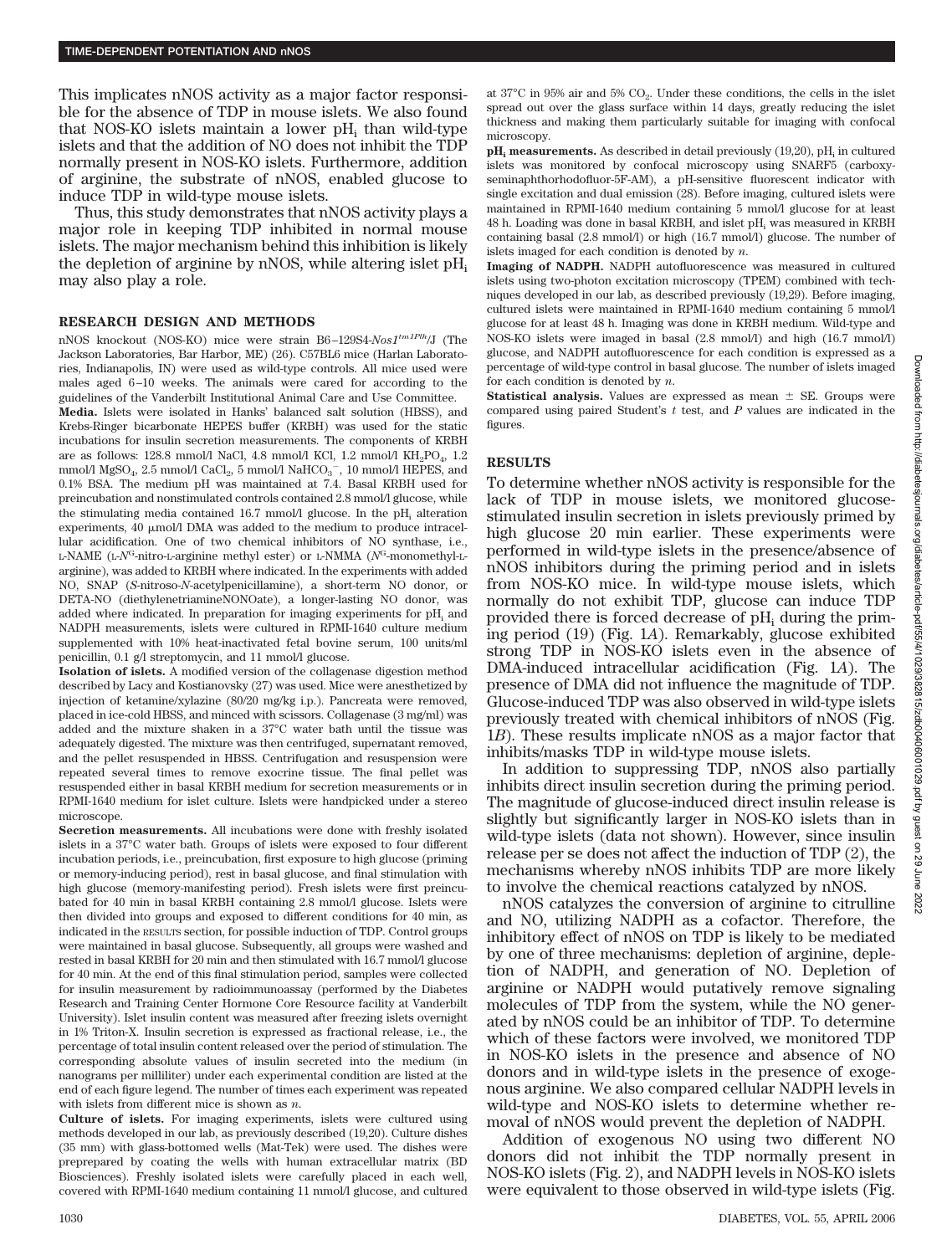

**FIG. 1. Glucose induces TDP in the absence of nNOS activity.** *A***: Insulin secretion in response to 16.7 mmol/l glucose (G) in islets from wild-type (WT) and NOS-KO mice. Islets were previously exposed to 16.7 mmol/l glucose in the presence or absence of DMA (40 mol/l), as indicated on the** *x***-axis, with controls maintained in basal glucose. Glucose-induced TDP is observed in wild-type islets () in the presence of DMA only and** in NOS-KO islets  $(\blacksquare)$  in both the presence and absence of DMA ( $n = 7$ ;  $P < 0.01$  vs. same condition in wild-type islets and/or both unprimed **controls).** *B***: Insulin secretion in response to 16.7 mmol/l glucose in islets from wild-type mice only. As indicated on the** *x***-axis, islets were previously exposed to 16.7 mmol/l glucose in the presence or absence L-NAME or L-NMMA (5 mmol/l each), with control maintained in basal glucose. Glucose-induced TDP is observed in the presence of either inhibitor (**f**) (***t* **test compares high glucose with and without each inhibitor;**  $n = 4$  for 16.7G/L-NMMA,  $n = 8$  for all other conditions). The corresponding absolute amounts (ng/ml) for each condition from left to right are as follows: A:  $4.2 \pm 0.1$ ,  $4.3 \pm 0.94$ ,  $5.5 \pm 0.73$ ,  $10.8 \pm 1.13$ ,  $10.3 \pm 0.91$ , and  $13.1 \pm 1.7$ ; B:  $6.1 \pm 0.83$ ,  $7.8 \pm 1.25$ ,  $10.5 \pm 1.98$ , and  $5.6 \pm 0.59$ .

3). Together, these data suggest that the inhibition of TDP by nNOS is not mediated by generation of NO or depletion of NADPH. In contrast, the addition of exogenous arginine to wild-type islets enabled glucose to induce TDP (Fig. 4), indicating that depletion of arginine is a mechanism contributing to the inhibition of TDP by nNOS. These data implicate arginine as a signaling molecule in TDP and the utilization of arginine by nNOS as a limiting factor for TDP in mouse islets.

To determine whether nNOS also affects islet pH<sub>i</sub>, we monitored  $pH_i$  in wild-type and NOS-KO islets under basal and glucose-stimulated conditions. NOS-KO islets consistently exhibited a slightly lower pH<sub>i</sub> than wild-type islets (Table 1). Thus, in addition to depleting arginine, nNOS activity helps maintain a higher islet pH<sub>i</sub> that also may contribute to the masking of TDP in mouse islets.

# **DISCUSSION**

As evidenced by several studies, induction of TDP is a promising therapeutic approach to correct the secretory defect in type 2 diabetes  $(10-14)$ . Inducing TDP in the presence of a secretory defect requires knowledge of the underlying mechanisms of TDP. The limited information available on this subject include that TDP *1*) requires the metabolism of glucose  $(2-4)$ ; 2) is not dependent on insulin biosynthesis, elevation of cAMP, or ATP-sensitive  $K^+$  channel function (2-4); and 3) may involve cellular phosphoinositide metabolism (5,6). Previous studies in rat islets have demonstrated that  $\text{TDP}$  is independent of  $\text{Ca}^{2+}$ but critically dependent on  $\rm pH_{i}$  (21).

The importance of  $pH_i$  for TDP is further evidenced by our recent finding that a forced decrease of  $pH_i$  enables glucose to induce TDP in mouse islets where this function is normally absent (19,20). The present study documents a plausible mechanism for this effect and the reasons behind the absence of TDP in normal mouse islets. We have demonstrated that TDP can be enabled in mouse islets by removal or inhibition of nNOS activity, an enzyme with a strongly alkaline pH optimum. Glucose induces strong TDP in mouse islets provided nNOS activity is removed or inhibited, indicating that nNOS activity plays a major role in keeping TDP suppressed in normal mouse islets.



**FIG. 2. Addition of exogenous NO does not inhibit TDP normally present in NOS-KO islets. Insulin secretion in response to 16.7 mmol/l glucose (G) in NOS-KO islets previously exposed to 16.7 mmol/l glucose in the presence or absence of the NO donors SNAP (0.1 mmol/l) or DETA-NO (0.5 mmol/l) with controls maintained in basal glucose. Glucose induces TDP in both the presence and absence of each NO donor (***t* **test compares each condition with the corresponding control in basal glucose). No significant difference between high glucose with and without each NO donor (***n* - **5**). The corresponding absolute amounts (ng/ml) for each condition from left to right are  $4.4 \pm 1.38$ ,  $13.0 \pm 3.1$ ,  $9.1 \pm 1.81$ ,  $4.5 \pm 1.25$ ,  $7.76 \pm 1.5$ , and  $8.56 \pm 0.99$ .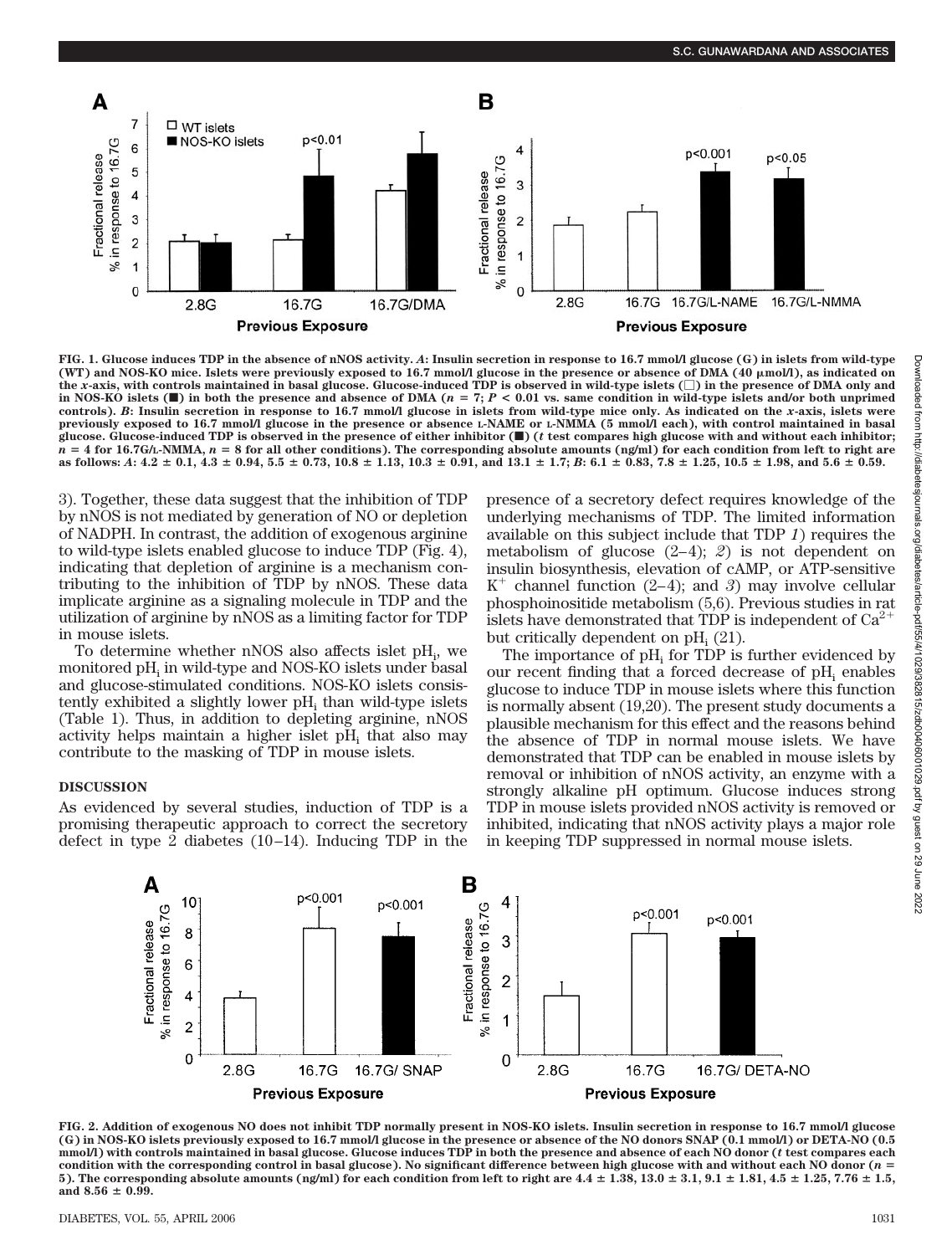

**FIG. 3. Cellular NADPH autofluorescence in NOS-KO islets is not higher than that of wild-type (WT) islets. NADPH autofluorescence was measured in cultured islets using TPEM, in response to basal and high glucose (G). High glucose increases NADPH autofluorescence in both cytosol and mitochondria. NADPH autofluorescence in NOS-KO islets (**f**) is slightly but significantly lower than that of wild-type islets () (***n* - **20).**

As is widely known, nNOS converts arginine to citrulline and NO, utilizing NADPH as a cofactor. The mechanism whereby nNOS inhibits TDP could involve generation of NO, a possible inhibitor of TDP, or removal of NADPH and/or arginine (possible signaling molecules in TDP). To determine which of these mechanisms are involved, we monitored TDP in wild-type islets with added arginine and in NOS-KO islets in the presence of compounds that generate NO.

If nNOS suppresses TDP through the inhibitory action of NO, addition of exogenous NO should inhibit TDP naturally present in NOS-KO islets. However, both NO donors we used failed to prevent TDP, indicating that NO generation is not the mechanism whereby nNOS suppresses TDP. We next explored the depletion of substrates as a possible mechanism of inhibition of TDP. Arginine and NADPH, the major substrate and cofactor of nNOS, may act as signaling molecules in nutrient-induced TDP. To determine whether removal of nNOS prevents the depletion of NADPH, we compared cellular NADPH autofluorescence in wild-type and NOS-KO islets by TPEM. If nNOS causes considerable depletion of NADPH, the levels of NADPH in NOS-KO islets should be significantly larger than those of wild-type islets. This was not the case, as the NADPH autofluorescence in NOS-KO islets was slightly lower than in wild-type islets (Fig. 3). These data indicate that the inhibition of TDP by nNOS is not mediated



**FIG. 4. Arginine enables glucose to induce TDP in wild-type islets. Insulin secretion in response to 16.7 mmol/l glucose (G) in wild-type islets previously exposed to glucose in the presence (**f**) or absence**  $(\Box)$  of exogenous arginine (20 mmol/l) ( $n = 11$ ). High glucose induces **TDP in the presence of arginine. The corresponding absolute amounts** (ng/ml) for each condition from left to right are  $4.5 \pm 0.82$ ,  $4.7 \pm 0.91$ ,  $5.6 \pm 0.84$ , and  $8.0 \pm 0.75$ .

through depletion of NADPH. In contrast, addition of exogenous arginine during the priming period enabled glucose to induce TDP in wild-type mouse islets (Fig. 4). This implicates arginine as a possible signaling molecule in TDP and arginine depletion as a plausible mechanism for the suppression of TDP by nNOS. Arginine is an insulin secretagogue that stimulates monophasic insulin release. Previous studies in rat islets have reported arginine to induce time-dependent inhibition (TDI) rather than potentiation (30,31). However, TDI by arginine was demonstrated at lower doses (0.5–5 mmol/l) in the absence of a stimulatory concentration of glucose (30). The present study shows arginine to behave differently in mouse islets in the presence of high glucose. This may partially result from species differences. Unlike in rat islets, a previous exposure to arginine did not induce TDI in mouse islets (Fig. 4, condition 2 [2.8 mmol/l glucose plus 20 mmol/l arginine]), and the combination of arginine and high glucose induced significant TDP (Fig. 4, condition 4 [16.7 mmol/l glucose plus 20 mmol/l arginine]). Thus, the ability of arginine to restore glucose-induced TDP in mouse islets may result from species differences, the higher dose of arginine used, and the ability of arginine to enhance metabolic priming signals produced by glucose.

In addition to a direct effect through the depletion of its own substrate, nNOS may exert an indirect effect on  $TDP$  through altering islet  $pH_i$ . To explore this possibility, we compared pH<sub>i</sub> in wild-type and NOS-KO islets. Interestingly, NOS-KO islets consistently maintained a lower pH<sub>i</sub> than wild-type islets under both basal and glucose-stimulated conditions (Table 1). The difference in  $pH_i$  is small, but significant, in comparison to the

| . |  |
|---|--|
|---|--|

Comparsion of  $pH_i$  in wild-type and NOS-KO islets

|           | In basal<br>glucose | In high<br>glucose |
|-----------|---------------------|--------------------|
| Wild type | $7.11 \pm 0.03$     | $7.26 \pm 0.03$    |
| NOS-KO    | $6.93 + 0.02*$      | $7.02 \pm 0.03*$   |

Data are means  $\pm$  SE ( $n = 20$  for each condition). Islets loaded with SNARF5-AM were placed in KRBH medium of either basal (2.8 mmol/l) or high (16.7 mmol/l) glucose. Islets were excited at 514 nm and emission fluorescence recorded at 580 and 630 nm. Average pH, was calculated over a stable region of each recording, and these values from *n* recordings were averaged to obtain the pH values shown.  $*P < 0.001$  vs. same condition in wild-type islets.